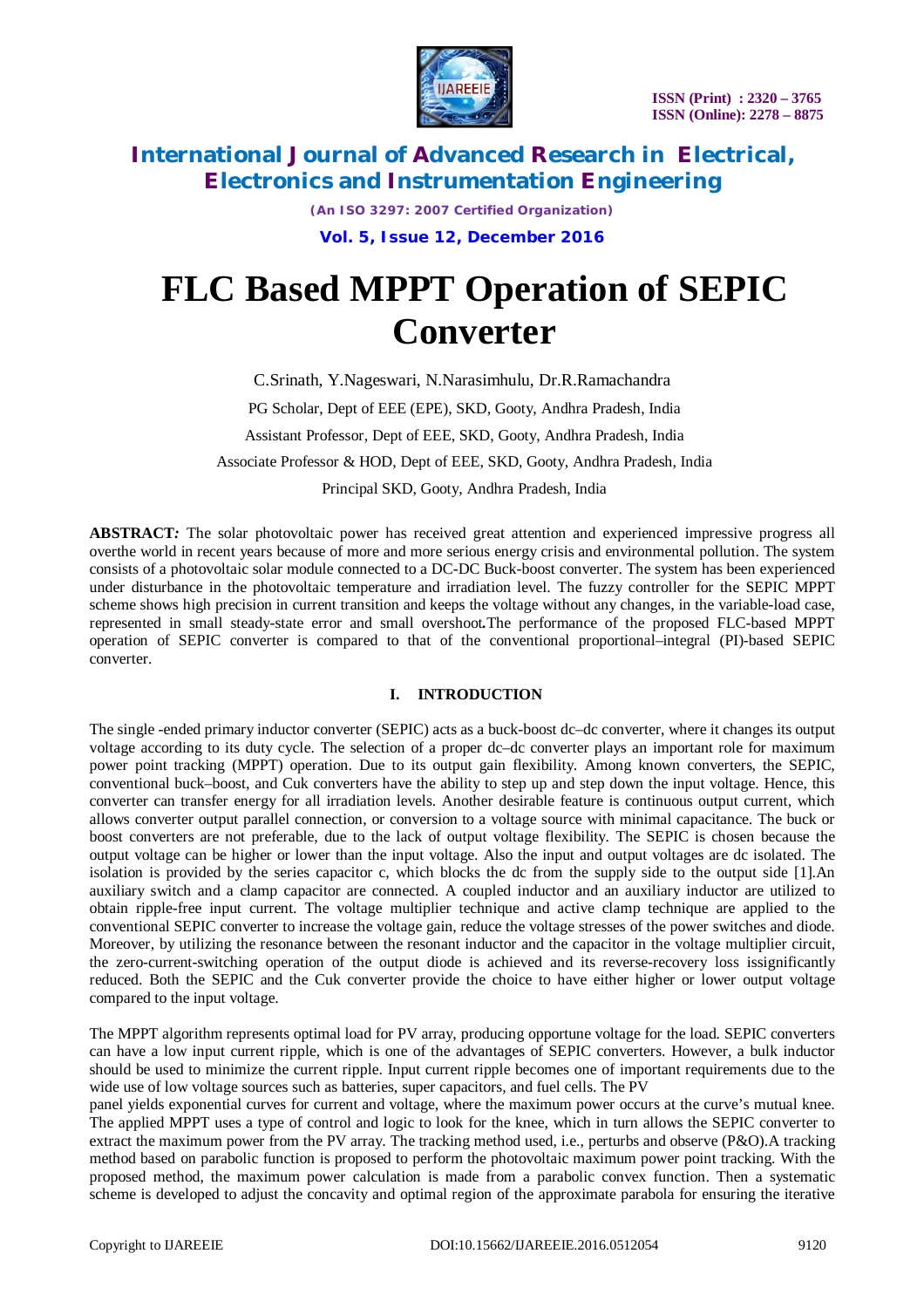

*(An ISO 3297: 2007 Certified Organization)*

### **Vol. 5, Issue 12, December 2016**

convergence of the proposed method. In order to confirm the effectiveness of this proposed design, the approach has been applied to investigate different atmospheric scenarios. Among different intelligent controllers, fuzzy logic is the simplest to integrate with the system. Recently, the fuzzy logic controller (FLC) has received an increasing attention to researchers for converter control, motor drives, and other process control because it provides better responses than other conventional controllers. The imprecision of the weather variations that can be reflected by PV arrays can be addressed accurately using a fuzzy controller. In order to take the advantages of the fuzzy logic algorithm, the MPPT algorithm is integrated with the FLC so that the overall control system can always provide maximum power transfer from the PV array to the inverter side, in spite of the unpredictable weather conditions.

#### **II. EXISTING SYSTEM**

The PI controller is designed well where it isoptimized to produce minimum error signal. However, it clearlyappears that the output signal cannot follow the reference signalin Fig. 1 fast. Furthermore, the output voltage does not lie onthe maximum power curve. Moreover, large amount of powercan be lost due to the PI controller. The reason behind thisthat the PI controller addresses two main issues: the steadystate error and the maximum overshoot. If one need focus ontime, the derivative controller must be added to become thePI–derivative (PID) controller, but this causes instability in thesteady state. Therefore, the PI controller cannot follow accuratechanges in reference signal effectively.



Fig. 1. (a) Irradiation(W/m2). (b) Reference voltage tracks the maximum power.

The drawback of most of the fuzzy-based MPPT algorithmsis that the tracking point is located away from the maximumpower point when the weather conditions change. However,a drawback of P&O technique is that, at steady state, theoperating point oscillates around the maximum power pointgiving rise to the waste of available energy, particularly in casesof constant or slowly varying atmospheric conditions. This canbe solved by decreasing the step size of perturbation.The step size of the P&O method affects two parameters:accuracy and speed. Accuracy increases when the step sizedecreases. However, accuracy leads to slow response whenthe environmental conditions change rapidly.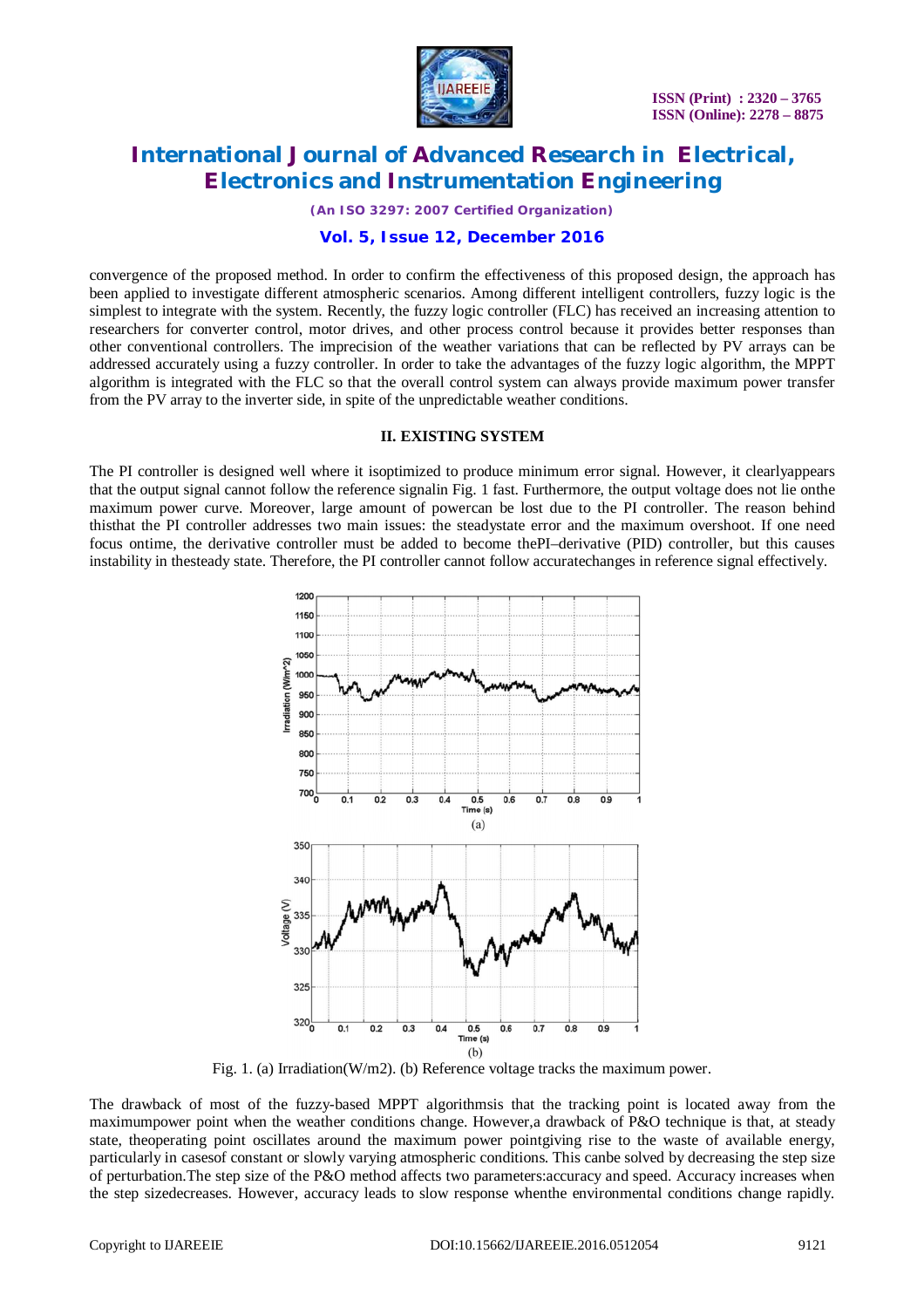

*(An ISO 3297: 2007 Certified Organization)*

### **Vol. 5, Issue 12, December 2016**

Larger step sizemeans higher speed for the MPPT operation, but this will leadto inaccuracy and larger intrinsic oscillations around the maximum power point in steady state. Step sizes should, thus, bechosen well to achieve high speed and accuracy.

#### **III. PROPOSED SYSTEM**

The change of voltage level fed to the inverter is the main function of the dc–dc converter. In this paper, the voltage level increases or decreases depending on the maximum power. Furthermore, the controller changes the voltage level by changing



Fig. 2. Circuit diagram of the SEPIC converter for the FLC- based MPPT scheme.

the duty cycle of the pulse-width-modulated (PWM) signal, which tracks the reference signal. A sinusoidal reference signal is compared with the output signal to produce a supposedly zero error signal. Another reference signal is used to compare the SEPIC's output, to achieve the maximum power. This reference signal is adaptive, changing its shape according to weather conditions. The

SEPIC's output signal is, thus, compared with the adaptive reference signal, to feed the inverter with the most suitable power. The inverter's input signal should be as smooth as possible, but the SEPICMPPT generates a non-smooth signal, owing to its tracking of maximum power. This problem is notas big, since the non-smooth signal can be enhanced by the inverter's fuzzy controller and the low-pass filter connected to the inverter. Hence, although the input signal is not smooth, the exploitation of the maximum power is possible, as well as the creation of a smooth output signal.

Fig. 1 is the circuit diagram of the SEPIC dc–dc converter together with the MPPT and the fuzzy controller. The design of the fuzzy controller was done using Mamdani's method for both the converter and the single-phase inverter. The selection of the membership functions will be discussed in the next section. The PWM changes its duty cycle according to the control signal, configuring a feedback from the output signal represented in voltage, current, and power to get the reference signal, which is unpredictable and adapts itself depending on the maximum power achieved by the duty cycle's changes. The maximum power point can be achieved in case of a grid-connected system, a full-load condition, or using battery charging in case of a standalone system. However, if the load need is lower than PV capacity, the PV voltage will move right in the PV curve, achieving the opportune power. This case happens even if the batteries of the standalone system are full and the load is lower than PV power. In grid-connected systems, the load is always there due to the huge number of clients. Therefore, the maximum power point can always be achieved subject to the load need.

In Fig. 1, the SEPIC converter can use single switch. However, for PV applications, the dc–dc converter can be used to supply the inverter, as well as to charge the batteries instandalone systems, hence using bidirectional switch.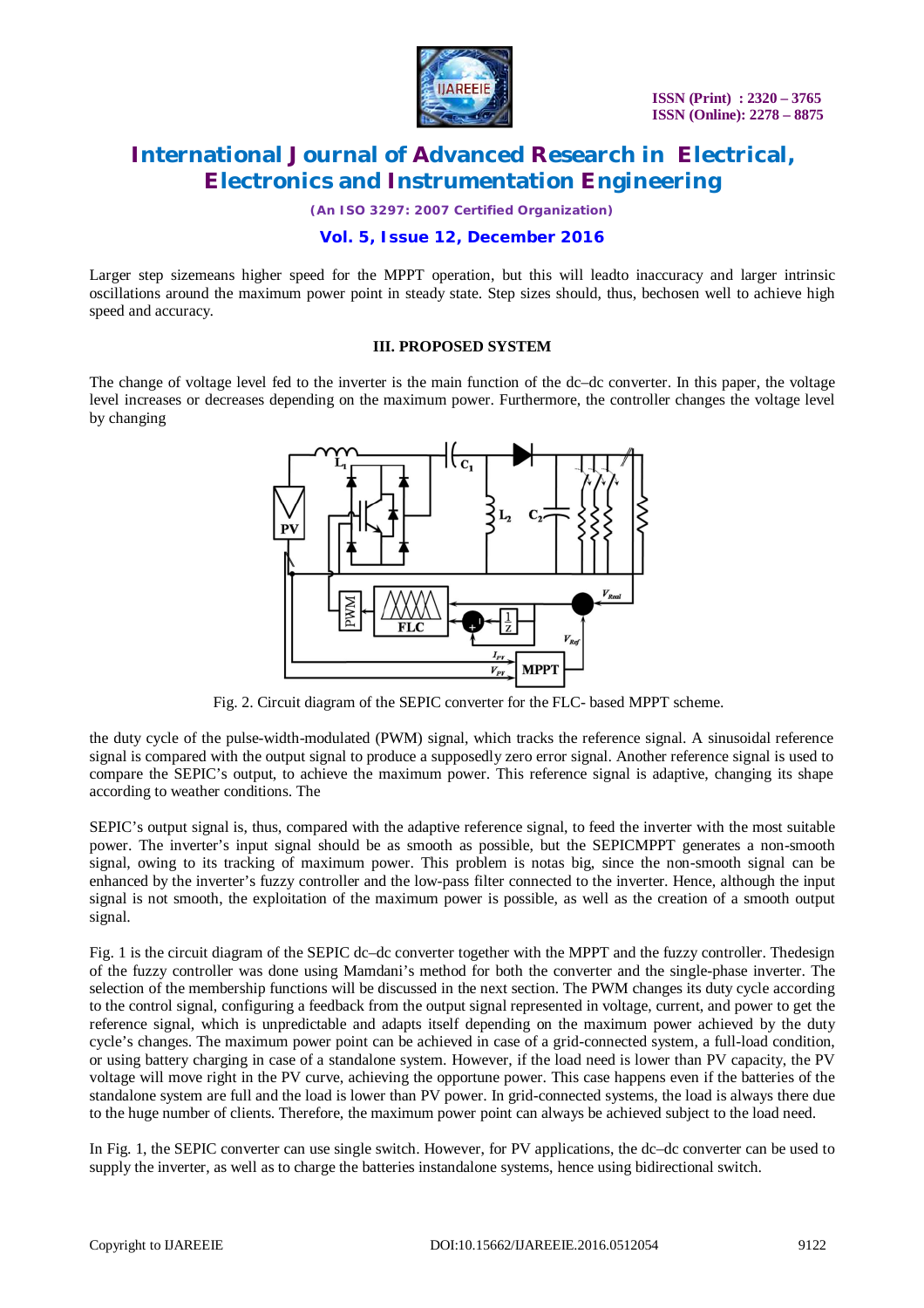

*(An ISO 3297: 2007 Certified Organization)*

**Vol. 5, Issue 12, December 2016**



Fig. 3. Overall control scheme for the proposed FLC-based MPPT scheme for the SEPIC converter.

The fuzzy control systems are based on expert knowledge that converts the human linguistic concepts into an automatic control strategy without any complicated mathematical model. Simulation is performed in buck converter to verify the proposed fuzzy logic controllers.The overall control scheme of the proposed system is shownin Fig. 2. In FLC design, one should identify the main controlvariables and determine the sets that describe the values of eachlinguistic variable.

#### **IV. SIMULATION RESULTS**

Simulation was applied on MATLAB/Simulink to verify the practical implementation of the proposed SEPIC fuzzy controller for the single-phase inverter. Fig. 1 presents thereference signal for the SEPIC's output, where it tracks themaximum power. The results introduced in Fig. 4 belong tovoltage and current signals of the conventional PI controller.The PI controller is selected for comparison because of itssevere use in industry applications.



Fig. 4. Output (top) voltage and (bottom) current waveforms of the SEPIC converter with the conventional PI control scheme.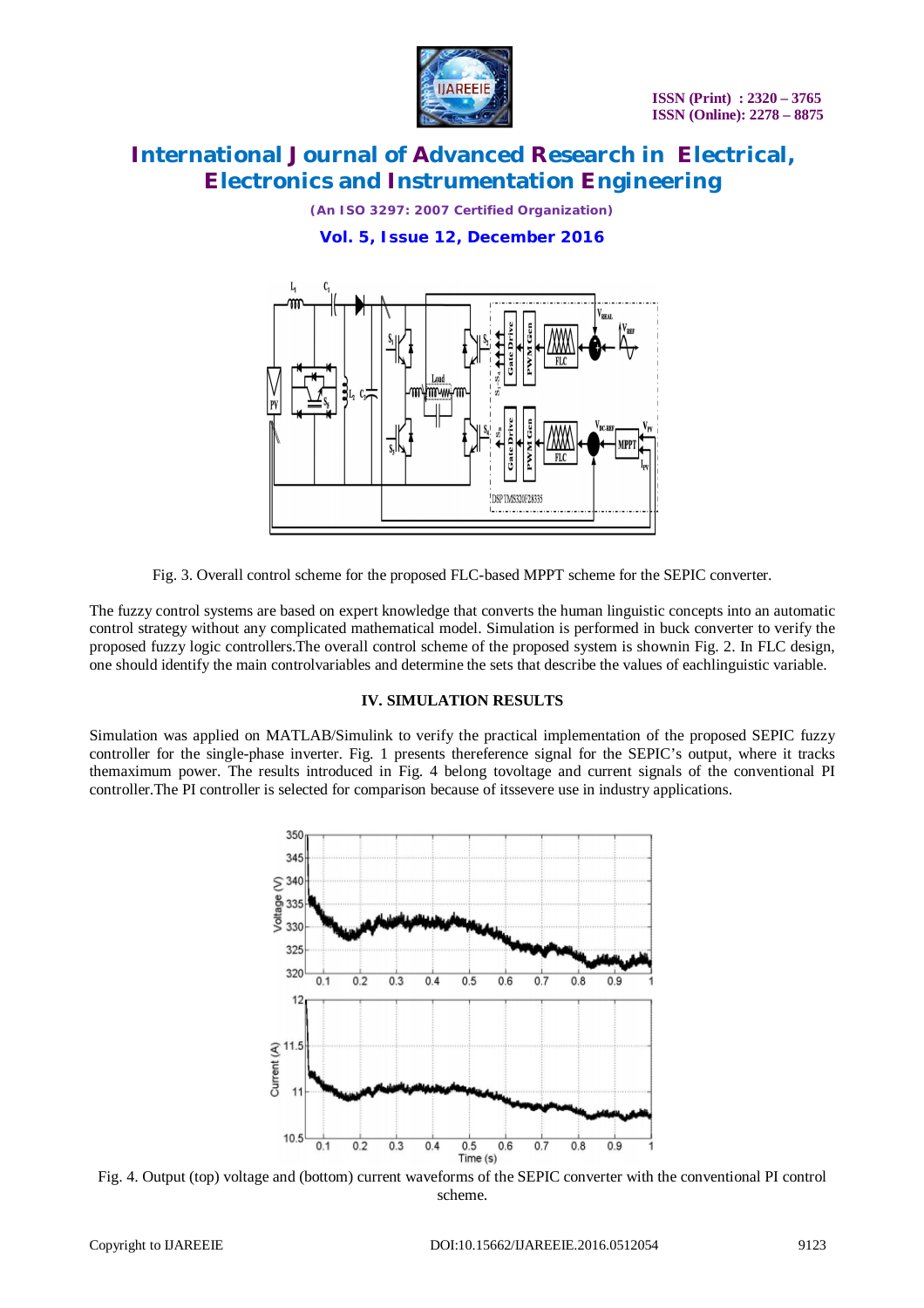

*(An ISO 3297: 2007 Certified Organization)*

### **Vol. 5, Issue 12, December 2016**

The output voltage and current signals of the proposed FLCbased MPPT at constant load condition are shown in Fig. 5. Itis noticeable that the signals were not smooth; on the contrary,they carried a component of the maximum power betweenvoltage and current. The voltage range changed from 320 to340 V. The voltage signal in Fig. 5 is similar to the referencesignal in Fig. 1, where the error signal approached zero asFig. 6 proves this.



Fig. 5 Output (top) voltage and (bottom) current waveforms of the SEPIC converter with the proposed FLC-based MPPT scheme.



Fig. 6. Inverter current, voltage, and voltage error signals with lagging power factor load for the proposed FLC-based SEPIC and inverter system.

#### **V. CONCLUSION**

An FLC-based MPPT scheme for the SEPIC converter andinverter system for PV power applications has been presentedin this paper. A prototype SEPIC converter-based PV invertersystem has also been built in the laboratory. The performanceof the proposed controller has been found better than that of theconventional PI-based converters. Furthermore, as comparedto the conventional multilevel inverter, experimental resultsindicated that the proposed FLC scheme can provide a betterTHD level at the inverter output. Thus, it reduces the cost of theinverter and the associated complexity in control algorithms.Therefore, the proposed FLC-based MPPT scheme for theSEPIC converter could be a potential candidate for real-timePV inverter applications under variable load conditions.